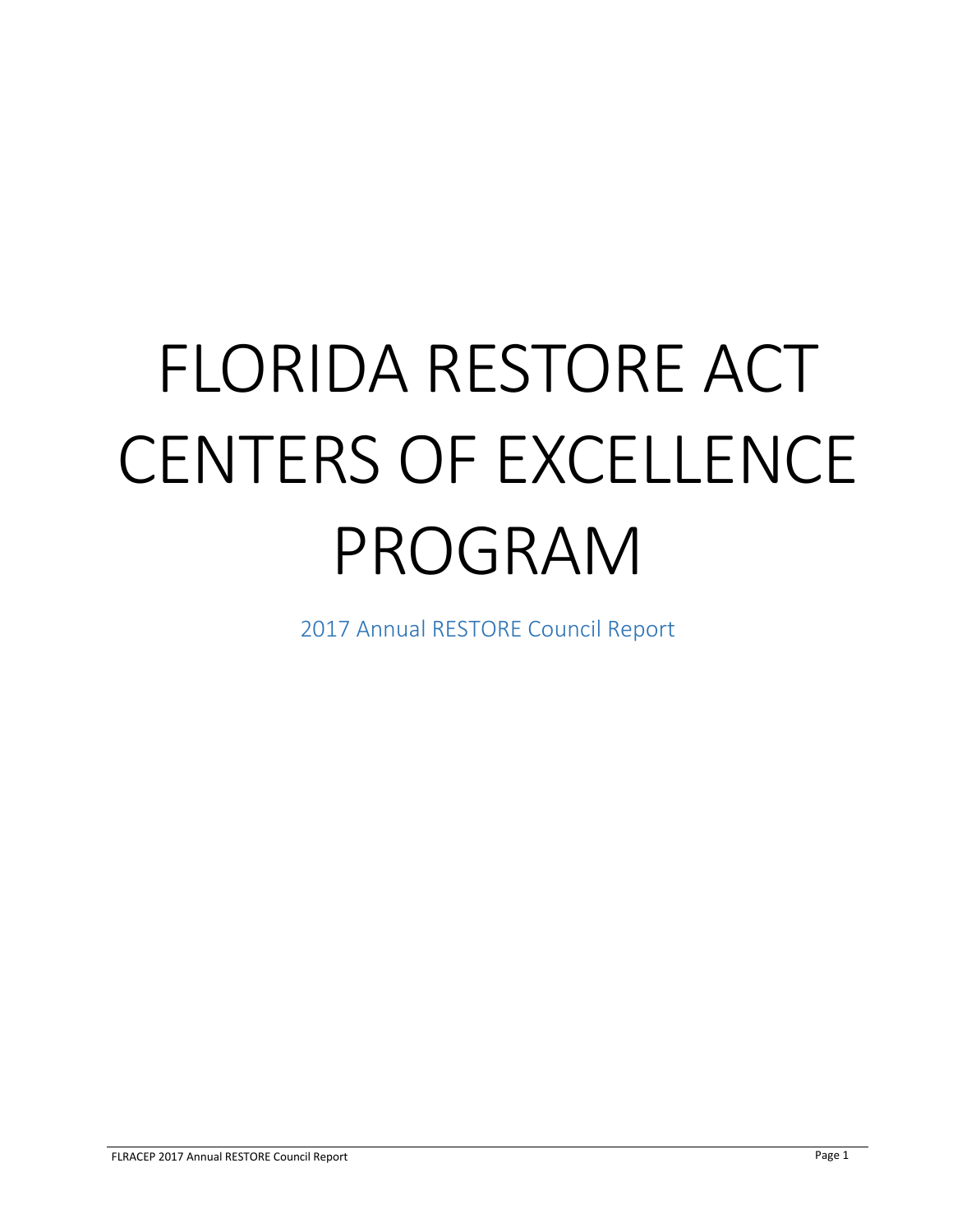#### **A. Executive Summary**

The Florida RESTORE Act Centers of Excellence Program (FLRACEP) continues to monitor and manage the initial ten research grant awards funded through the first Request for Proposals. While these awards were slated to close November 30, 2017, Hurricanes Hermine and Matthew from the 2016 season and, most notably, Hurricane Irma in 2017 caused significant delays and disturbances to data collection, analysis and manuscript preparation. FLRACEP personnel decided to offer no-cost extensions through February 28, 2018 to all RFP I projects, and grants that accept will now close out in May 2018. The FLRACEP applied for and received an extension (with funds) of its existing award from the U.S. Department of the Treasury in order to fund and implement the research project associated with the program's second Request for Proposals. This work began in March of 2017 and will continue through the end of 2018 with the possibility of extension. External science review of the project is planned for the summer of 2018, and the Program Management Team will decide on the extent and duration of any project extension at that time. FLRACEP participated in its second programmatic audit in July 2017 and is awaiting the report of findings from the Department of Treasury Office of the Inspector General.

## **B. Background**

On August 20, 2015, the Department of the Treasury issued the Florida Institute of Oceanography its first award for the project titled "Florida RESTORE Act Centers of Excellence Program (FLRACEP)" to solicit and issue sub-awards for Florida Centers of Excellence research grants for the eligible disciplines:

- 1. Coastal fisheries and wildlife ecosystem research and monitoring in the Gulf Coast Region; and
- 2. Comprehensive observation, monitoring, and mapping of the Gulf of Mexico.

Priority objectives within these eligible disciplines, as taken from public scoping and Program Management Team review included:

- 1. Improve data and information products:
	- a. To enhance biological observations (including real- or near-real time) required for monitoring fisheries, wildlife, and related productivity
	- b. To assess and map habitat (especially Essential Fish Habitat as defined by state and federal management) location and condition
	- c. To increase and improve fishery independent data for stock assessments (benchmark and updates).
- 2. Develop innovative approaches and technologies:
	- a. To assess fish populations, fishing activities, ecosystem impacts of fishing activities, and pressure on resources
	- b. To improve recreational fisheries data collection (including landings and bycatch)
	- c. To promote the pace, scope and efficiency of stock assessments
	- d. To increase trust in fisheries data, related syntheses and products (e.g., models).

FLRACEP selected ten research grant projects at eight Florida Centers of Excellence under RFP-1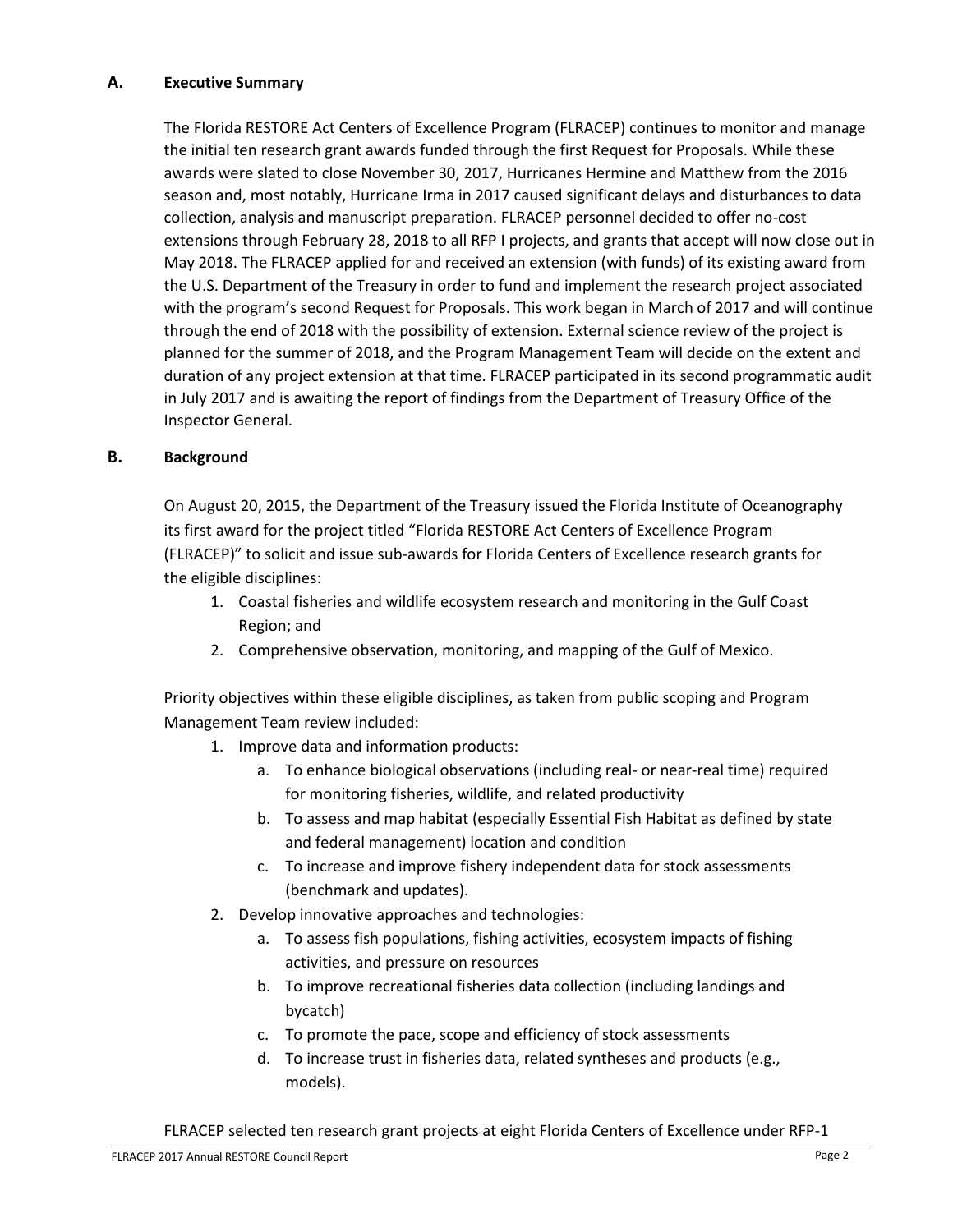via the peer-reviewed, competitive process detailed in the program Rules and Policies. These 2 year sub-agreements were executed in September and October of 2015.

On January 11, 2017 the Department of the Treasury issued an extension of the existing FLRACEP award in order to fund additional long-term fisheries monitoring project to a Center of Excellence under the second Request for Proposals process (RFP-2). The peer-reviewed, competitive review and selection procedures followed approved program Rules and Policies. The initial 2-year project will undergo a merit review and may be extended for up to 15 additional years.

## **C. Programmatic Elements**

# **1. Award Recipient**

The Florida Institute of Oceanography (FIO) is an Academic Infrastructure Support Organization (AISO) of the State of Florida approved by the State University System's Council of Academic Vice Presidents, ratified by the presidents and chairs of the boards of trustees of the member organizations and approved by the Florida Board of Governors (BOG). Under a Memorandum of Understanding ratified by the member organizations and approved by the BOG, the University of South Florida (USF) assumes the role of host university, and fiscal accounting functions are administered by USF and overseen by the USF Board of Trustees. FIO is the Gulf Coast State Entity for administering Florida's RESTORE Act Centers of Excellence Program (FLRACEP).

The FLRACEP includes the following organizational elements:

PROGRAM OFFICE: FIO serves as the FLRACEP program office. The FIO Director is ultimately responsible for program funds and performance; the Program Director reports to the FIO Director and is responsible for programmatic tasks that the Gulf coast state entities must perform including: coordination of competitive selection process for FL Center of Excellence grants; developing CE award terms and conditions and monitoring performance based on required deliverables and metrics; and coordination with other Gulf restoration programs as mandated by the guidelines and RESTORE Act. The Program Director also represents the Florida Centers of Excellence (CEs) on regional coordination efforts (e.g., NOAA RESTORE Science Program advisory working group, etc.).

PROGRAM MANAGEMENT TEAM (PMT): The PMT includes the FIO Director and other senior-level advisors appointed by the FIO Director, based on their knowledge of FL regional science, technology and management needs. Members are not eligible to submit or participate on FLRACEP grants or contracts. Duties include: review and approve FLRACEP Rules and Policies and Requests for Proposals (RFP), Letters of Intent, final proposals, program plans and reports, to participate in annual all-hands meeting with grantees and other ad hoc tasks on request of the FIO Director.

SCIENCE REVIEW PANEL (SRP): The SRP is an ad hoc team of science and technology experts not involved in any FLRACEP proposals, from in and outside Florida, responsible for technical review of CE grant proposals. Panelists are appointed by the FIO Director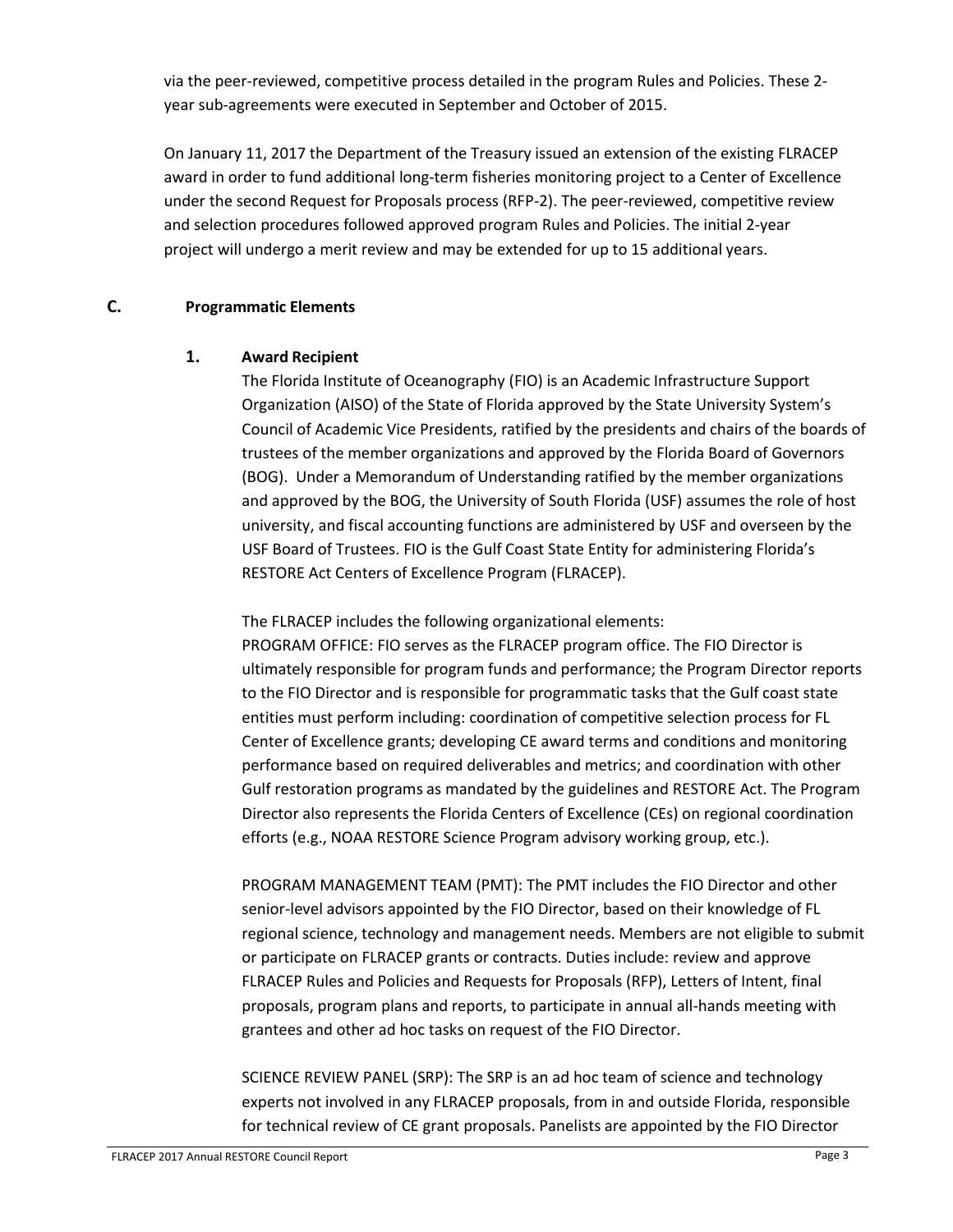based on review and input from the PMT. Members change based on RFP priorities.

CENTERS OF EXCELLENCE (CE): Per the approved program Rules and Policies, FLRACEP establishes Centers of Excellence (CE) via competitively awarded grants or contracts to produce outputs and outcomes that address the eligible disciplines. Specific responsibilities of the Principal Investigator and grantee institution are further defined in Requests for Proposals (RFPs) and in subsequent award terms and conditions. Notably, CE projects are expected to produce at least one peer-reviewed journal article.

# **2. Award Subrecipient(s)**

A. The PMT selected ten (10) research projects from eight (8) Florida Centers of Excellence to address the Coastal Fish and Wildlife Research and Monitoring eligible activity under RFP-1 via 2-year research grant awards. In brief, the eight awarded Centers of Excellence (CEs) and ten projects are:

# 1) FLRACEP CE 1--Project # 1--University of Florida

PI Last Name: Allen; PI Institution: Univ. of Florida; Title: Examining Fisheries Impact of Invasive Lionfish with an Ecopath with Ecosim Model.

## 2) FLRACEP CE 2--Project #2--University of Miami

PI Last Name: Ault; PI Institution: Univ. of Miami; Title: Biological and Economic Indicators for Assessing Recreational Fisheries.

## FLRACEP CE 2--Project # 3--University of Miami

PI Last Name: Babcock; PI Institution: Univ. of Miami; Title: Improving the use of products derived from monitoring data in ecosystem models of the Gulf of Mexico.

## 3) FLRACEP CE 3--Project # 4--Florida International University

PI Last Name: Boswell; PI Institution: Florida International Univ.; Title: Fishery-Independent Surveys of Reef Fish Community, Size, and Age Structure off Northwest Florida.

## 4) FLRACEP CE 4--Project # 5--University of West Florida

FPI Last Name: Caffrey; PI Institution: Univ. of West Florida; Title: Evaluating Fish Production and Ecosystem Impacts of Artificial Reefs.

## 5) FLRACEP CE 5--Project # 6--Florida State University

PI Last Name: Grubbs; PI Institution: Florida State Univ.; Title: Monitoring oil spill effects and recovery in large deep-sea fishes.

## 6) FLRACEP CE 6--Project #7--University of South Florida

PI Last Name: Lembke; PI Institution: Univ. of South Florida; Title: Demonstration of Fisheries Assessment Applications for Underwater Gliders.

## FLRACEP CE 6--Project # 8--University of South Florida

PI Last Name: Peebles; PI Institution: Univ. of South Florida; Title: Egg and larval barcoding for Gulf DEPM stock assessments.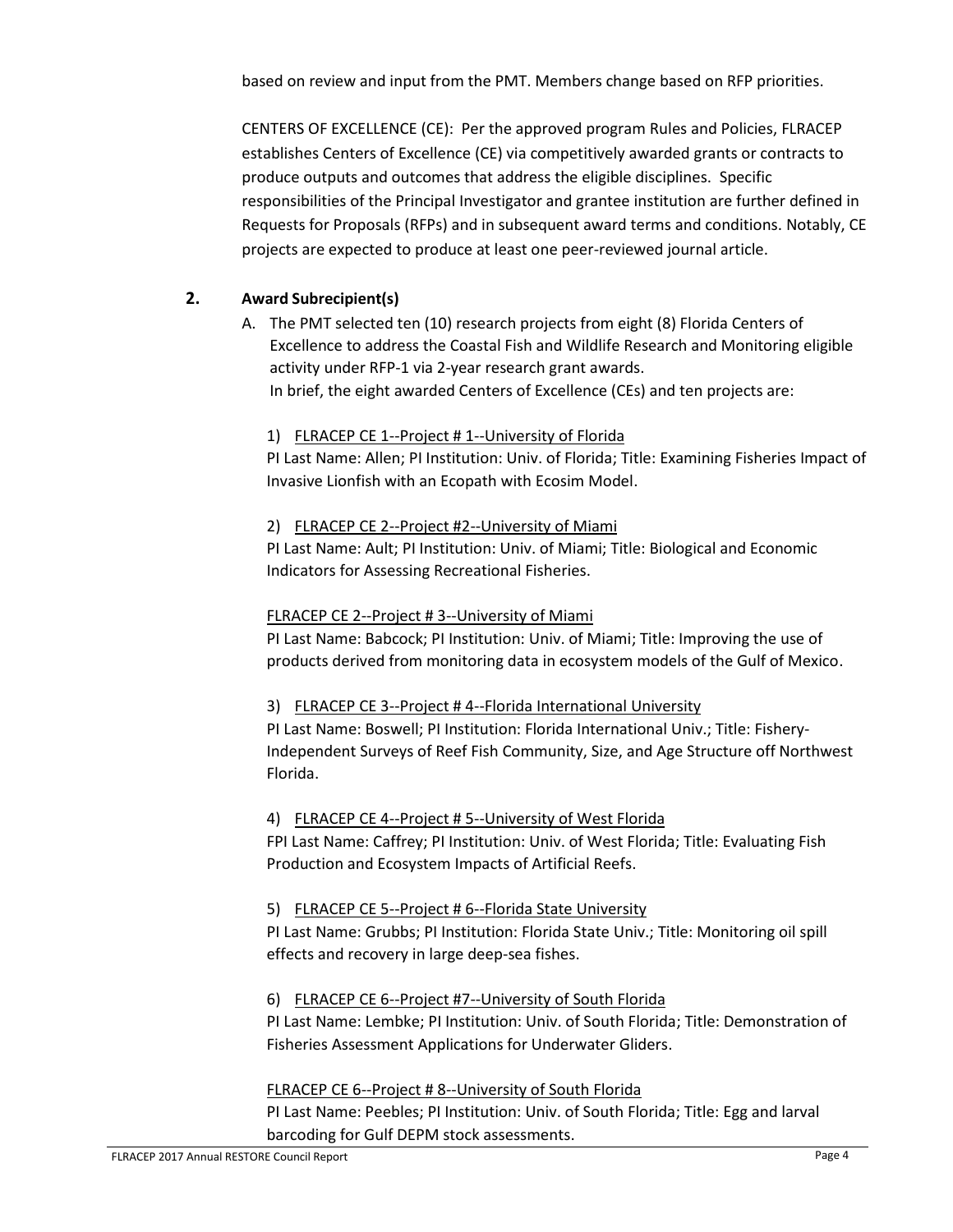#### 7) FLRACEP CE 7--Project # 9--University of Central Florida

PI Last Name: Mansfield; PI Institution: Univ. of Central Florida; Title: Ontogenetic Shifts in Sea Turtle Habitat Use and Foraging Ecology.

#### 8) FLRACEP CE 8--Project # 10--Nova Southeastern University

PI Last Name: Walker; PI Institution: Nova Southeastern University; Title: Hardbottom Mapping and Community Characterization of the West-Central Florida Gulf Coast.

B. The PMT selected an additional project for funding as part of RFP-2 in July of 2016 under the comprehensive observation, monitoring, and mapping eligible discipline. Finalization of the sub-award was completed after the Department of Treasury issued an extension with funds in January of 2017.

#### FLRACEP RFP II CE--University of South Florida

PI Last Name: Peebles; PI Institution: Univ. of South Florida; Title: Spawning Habitat and Early-Life Linkages to Fisheries (SHELF). Executive Summary: This project will develop and test innovative approaches that can independently estimate population sizes for Florida's offshore reef fish – aimed primarily at snappers and groupers. The proposed method for population assessment is direct; the number of spawning fish will be estimated from the number of drifting eggs they produce. New forensic methods involving DNA ("DNA barcoding") are now available to identify eggs with great precision. The direct method for estimating numbers of adult fish, known as the "Daily Egg Production Method," or DEPM, will be developed over a two-year pilot study that will demonstrate the method's applicability to Florida's reef-fish while making technical improvements to the details of the approach. The DEPM method has already been successfully put to use in different locations around the globe, including Europe, Australia, and other parts of North America. In addition to DEPM, the proposed work will include sophisticated, technology-based studies that will improve our understanding of how fish use different habitats during different life stages, allowing fisheries scientists to test ideas about habitat relationships with fish populations in a more information-rich atmosphere. Its primary goals are (1) to develop a monitoring system that can explain and possibly lead to the prediction of variation in year-class strength, and (2) to develop practical methods for fisheries-independent stock assessments with emphasis on activities that contribute to marine fisheries management.

## **D. Financial Elements**

#### **1. Award Recipient**

Budget narrative: Funds available to FLRACEP from the Transocean and Anadarko settlements have all been obligated as of September 30, 2016, totaling \$4,707,093. The initial award authorized \$2,763,728 for CE research grant sub-awards (see below), \$478,257 for administrative costs (staff salaries, travel, data management, science and program management review, etc), and set aside \$427,322 for a Gulf-wide monitoring collaborative project to-be-determined. The monitoring collaboration did not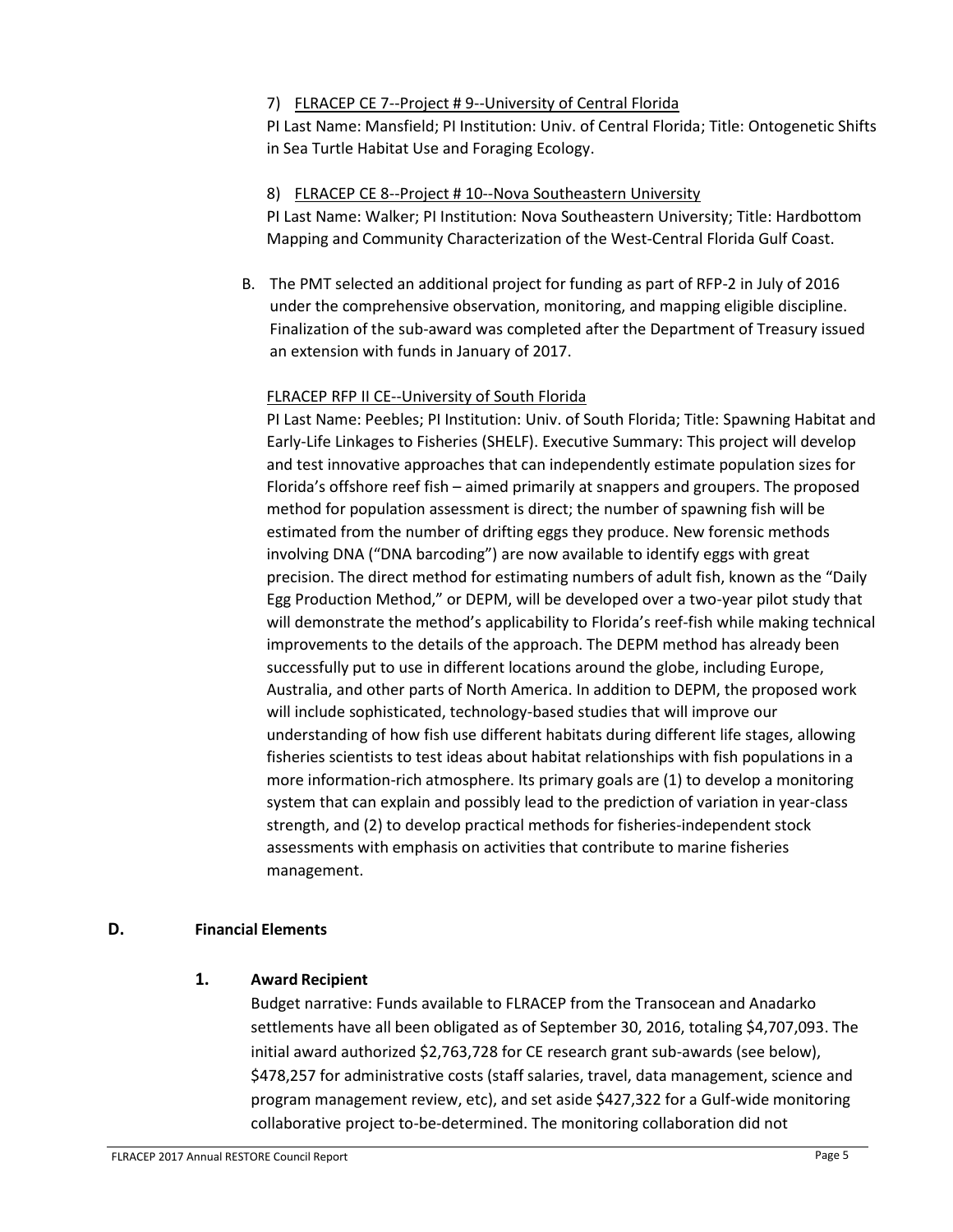materialize, and these funds were reprogrammed and added to the Department of Treasury application for \$670,855 to support the RFP II CE for ecosystem monitoring.

FLRACEP has received funds and obligated project funding to the Centers of Excellence:

- \$4,036,238 awarded from the Department of Treasury in August 2015.
- FLRACEP awarded \$2,763,728 for CE projects in RFP I, of which \$1,699,997.04 has been expensed as reimbursement requests (62%) through September 30, 2017 (the most recent CE period of reporting).
- \$670,855 request and reprogrammed \$427,322 from Gulf-wide monitoring approved by the Department of Treasury January 11, 2017.
- FLRACEP RFP II ecosystem monitoring sub-award for \$887,200 was executed on March 27, 2017. As of September 30, 2017, \$220,646 has been expensed as reimbursement requests (25%)

# **2. Award Subrecipient(s)**

Budget narrative: The Department of Treasury FLRACEP award authorizes \$3,645,843 for CE research grant sub-awards (details below). Delays in executing sub-awards and a series of tropical storms during the prime 2016 and 2017 Gulf of Mexico field research season caused delays in CE spending through September of 2017 – the latest available reporting period. We offered no-cost extensions to all RFP I CEs on October 9, 2017 to allow expenditures for field work, analysis and manuscript preparation through February 28, 2018.